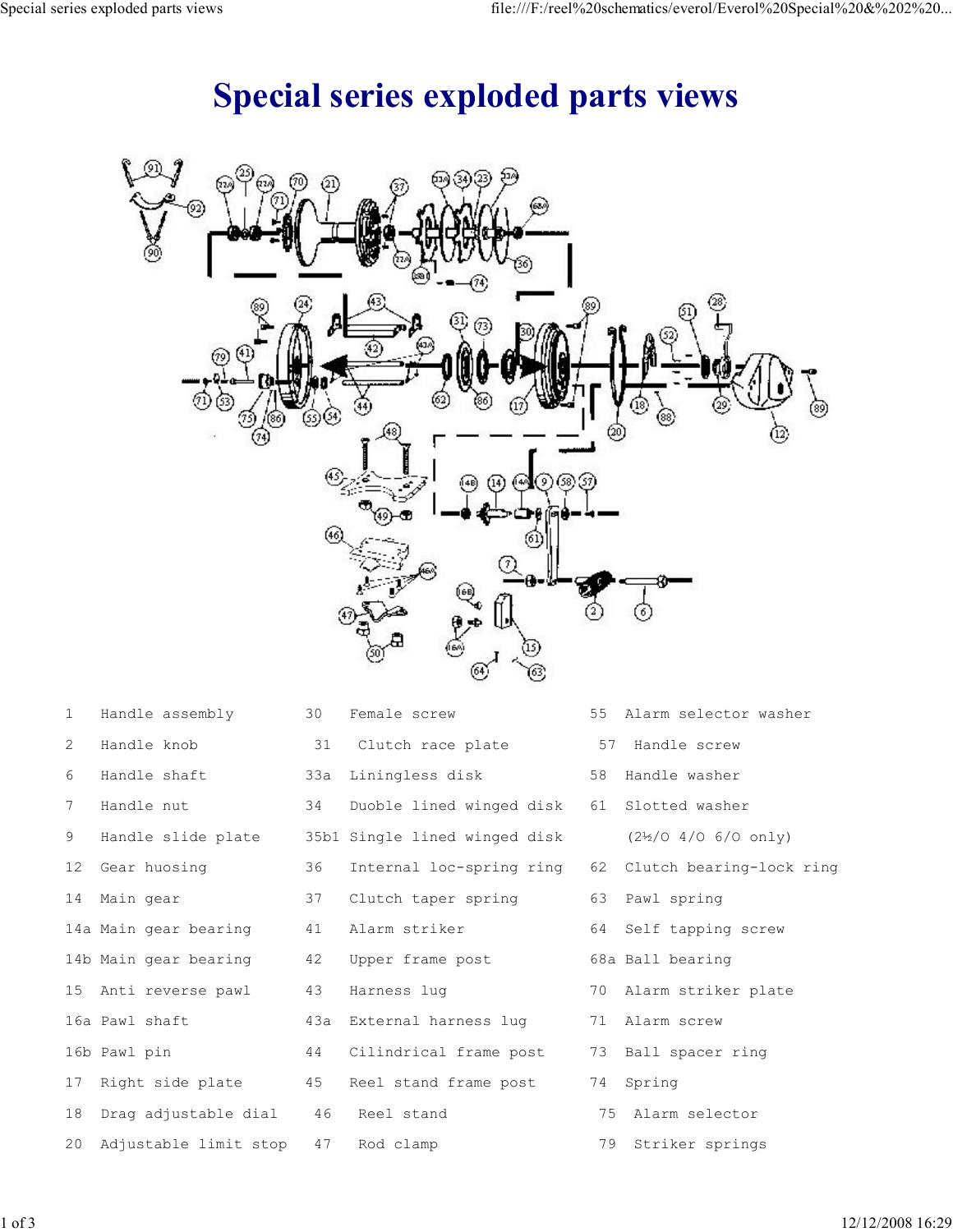|    | 21 Spool                                       | 48 | Clamp screw            |    | 86 Ball                    |
|----|------------------------------------------------|----|------------------------|----|----------------------------|
|    | 22a Ball bearing                               | 49 | Nut.                   | 87 | Screw                      |
|    | 23a Pinion gear                                | 50 | Collar nut             |    | 88 Centering pins          |
| 24 | Left side plate                                | 51 | Male screw washer      |    | 89 Allen screw             |
| 25 | Ball bearing washer                            | 52 | Pressure Washer spring |    | 90 91 92Rod brace assembly |
| 28 | Clutch adjusting lever 53 Alarm selector cover |    |                        |    |                            |
| 29 | Male screw                                     | 54 | Spring-lock ring       |    |                            |

## Two Speed series exploded parts views



| 23а | Pinion gear          | 213 | Lower gear housing  | 223 | Key springs       |
|-----|----------------------|-----|---------------------|-----|-------------------|
| 57  | Handle screw         | 214 | Upper gear housing  | 224 | Cover screw       |
| 58  | Handle washer        | 215 | Button cover        | 225 | Main gear bearing |
| 68  | Ball bearing         | 216 | Change speed button | 226 | Main gear bearing |
| 88  | Centering pins       | 217 | Change speed shaftl | 228 | Ball bearing      |
| 89  | Allen screw          | 220 | Kev                 | 230 | Button springs    |
| 101 | High speed main gear | 221 | Key shaft           |     |                   |
| 102 | Low speed main gear  | 222 | Internal screw      |     |                   |

## Drag System



| 23A | Pinion shaft             |
|-----|--------------------------|
| 33A | Liningless disk          |
| 33B | Double lined disk        |
| 34  | Double lined winged disk |